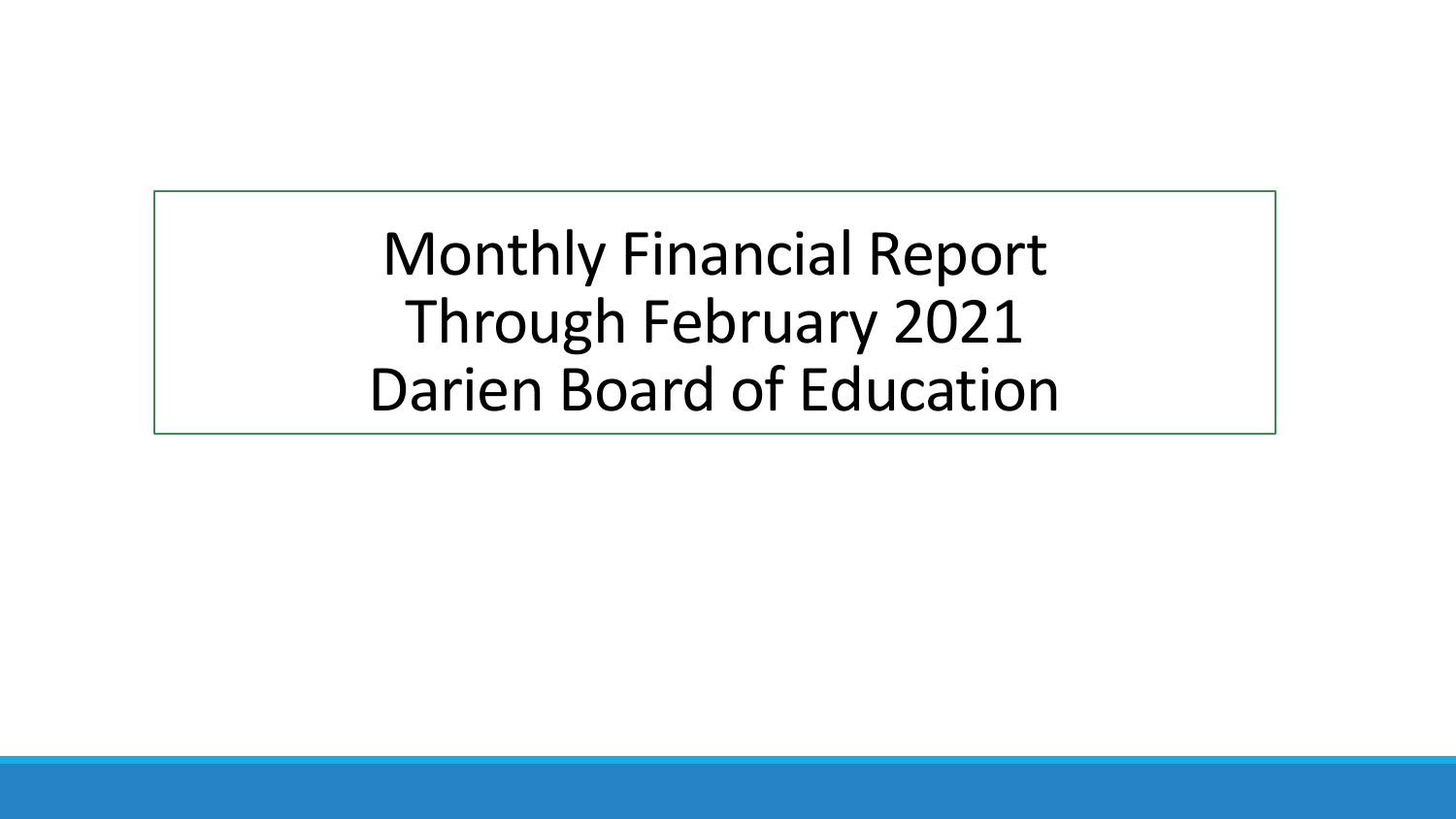## Highlights of Monthly Financial Report Through February 2021

The financial report currently shows a year-end surplus of **870,350 or 0.83%.**

| RC's                          | <b>Forecast</b> |
|-------------------------------|-----------------|
| <b>General Education RC's</b> | \$246,932       |
| <b>Special Education RC's</b> | \$608,465       |
| Re-opening expenditures       | \$14,953        |
| <b>Total</b>                  | \$870,350       |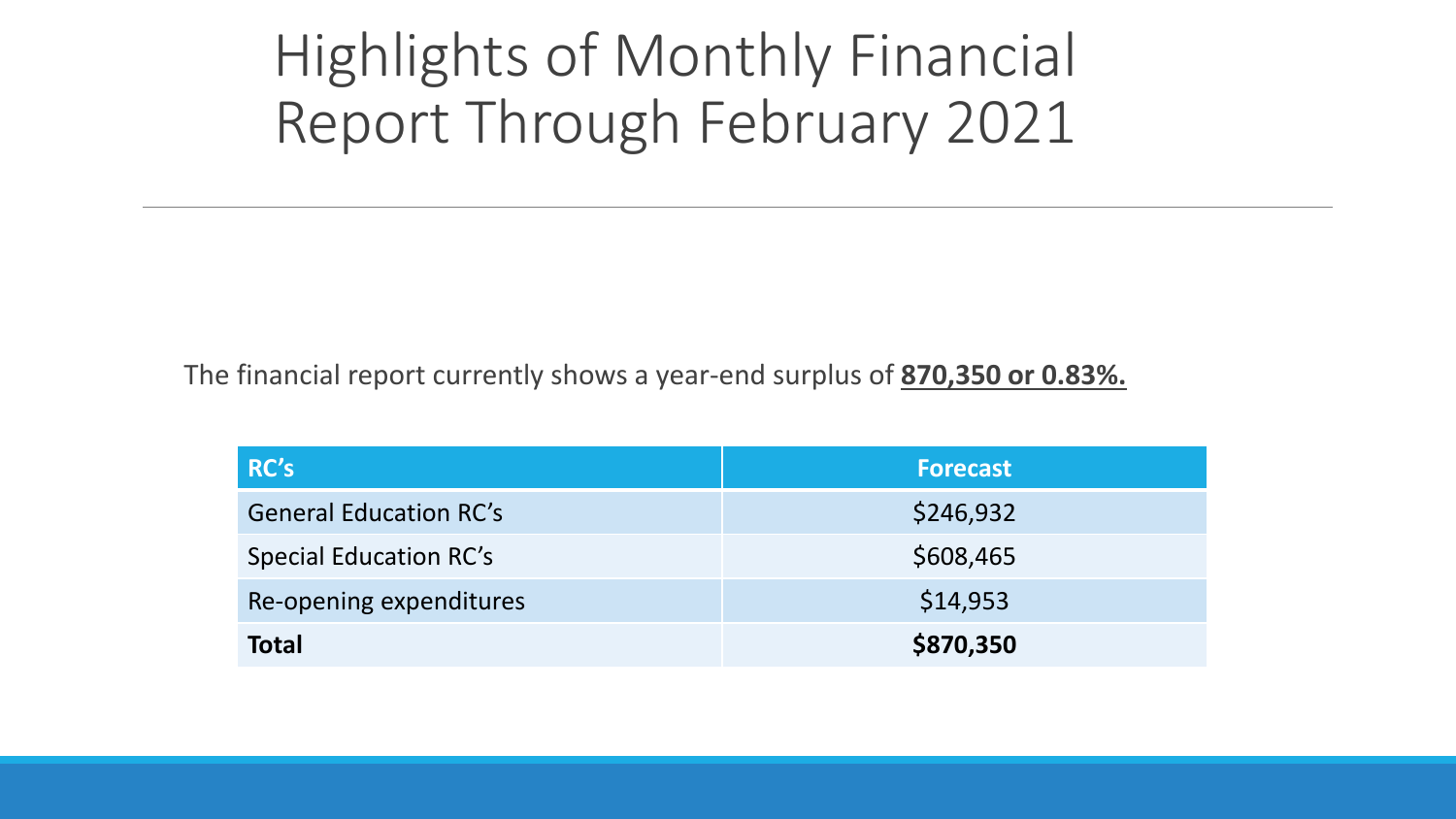## COVID 19 Re-opening Expenses

| <b>Category</b>   | <b>Operating</b><br><b>Fund</b> | <b>Grants</b> | <b>Total</b><br><b>Spending</b> | <b>Less Grants</b>       | <b>Less Transfers</b><br>& Proposed<br><b>Transfers</b> | <b>Supplemental</b><br><b>Appropriation</b> | <b>Balance</b> |
|-------------------|---------------------------------|---------------|---------------------------------|--------------------------|---------------------------------------------------------|---------------------------------------------|----------------|
| <b>Staffing</b>   | \$1,566,733                     | \$264,098     | \$1,830,831                     | \$(264,098)              | $$$ (382,935)                                           | $\frac{\xi(1,198,731)}{}$                   | \$14,933       |
| <b>Facilities</b> | \$637,018                       | \$553,618     | \$1,190,636                     | $$$ (553,618)            | \$(66, 047)                                             | \$(570, 971)                                | \$0            |
| Technology        | \$12,962                        | \$261,197     | \$274,159                       | $\frac{\xi(261,197)}{2}$ | \$0                                                     | \$(12, 962)                                 | \$0            |
| <b>Athletics</b>  | \$122,620                       | \$0           | \$122,620                       | \$0                      | \$(122, 620)                                            | \$0                                         | \$0            |
| Transportation    | \$14,306                        | \$0           | \$14,306                        | \$0                      | \$ (8, 840)                                             | \$(5,466)                                   | \$0            |
| <b>Materials</b>  | \$69,531                        | \$0           | \$69,531                        | \$0                      | \$ (69, 551)                                            | \$0                                         | \$20           |
| <b>Total</b>      | \$2,423,170                     | \$1,078,913   | \$3,502,083                     | \$(1,078,913)            | \$(649,993)                                             | \$(1,788,130)                               | \$14,953       |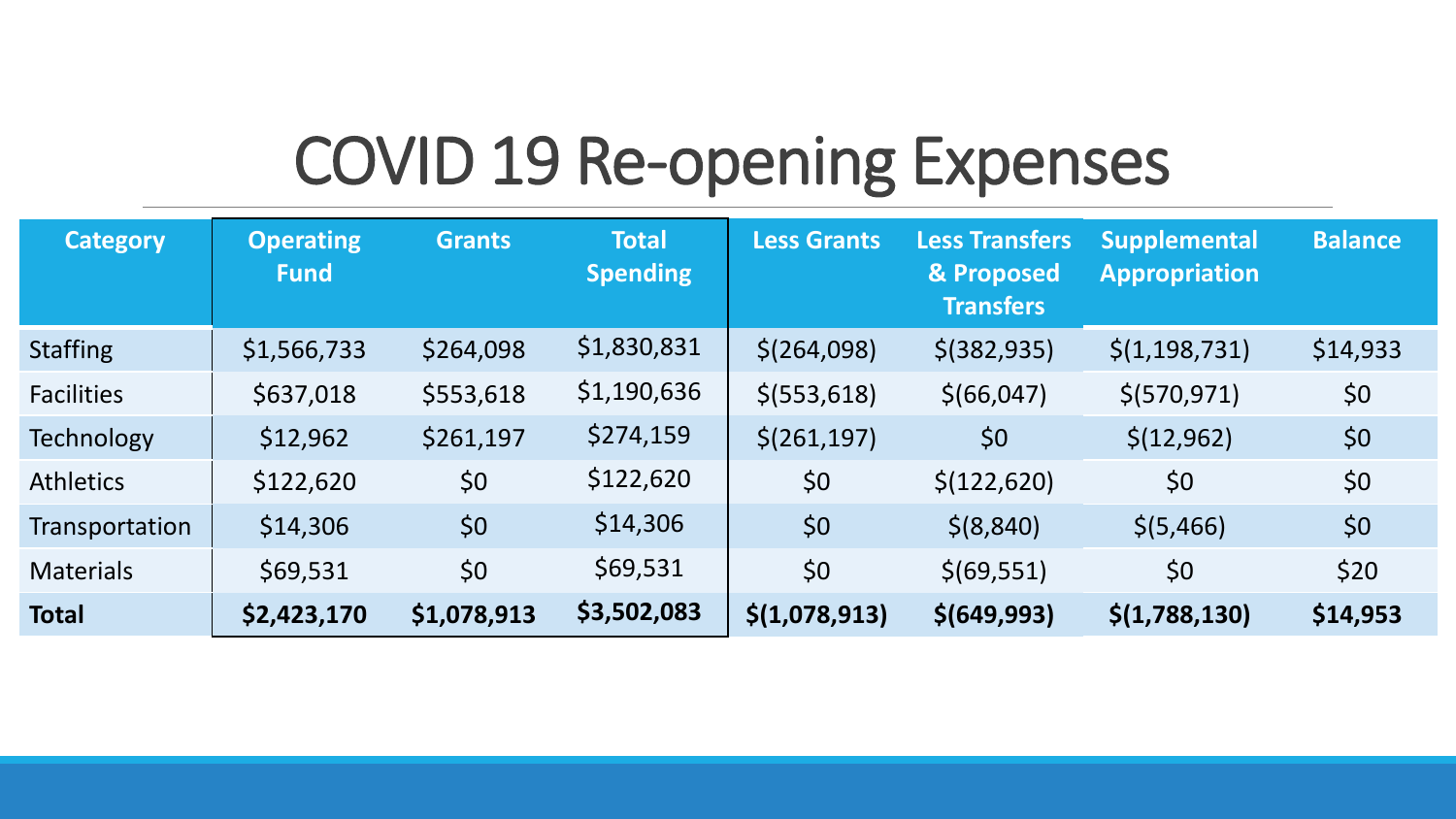# Change in Re-opening Expenses

|                                                     | <b>Forecast</b> |
|-----------------------------------------------------|-----------------|
| January (Operating) Re-opening Expenses Deficit     | \$(1,773,376)   |
| <b>Supplemental Appropriation</b>                   | \$1,788,130     |
| Lunch Monitors-Hindley Remote day                   | \$180           |
| <b>Resource Materials</b>                           | \$20            |
| <b>Adjusted Re-opening Expenses Deficit/Surplus</b> | \$14,953        |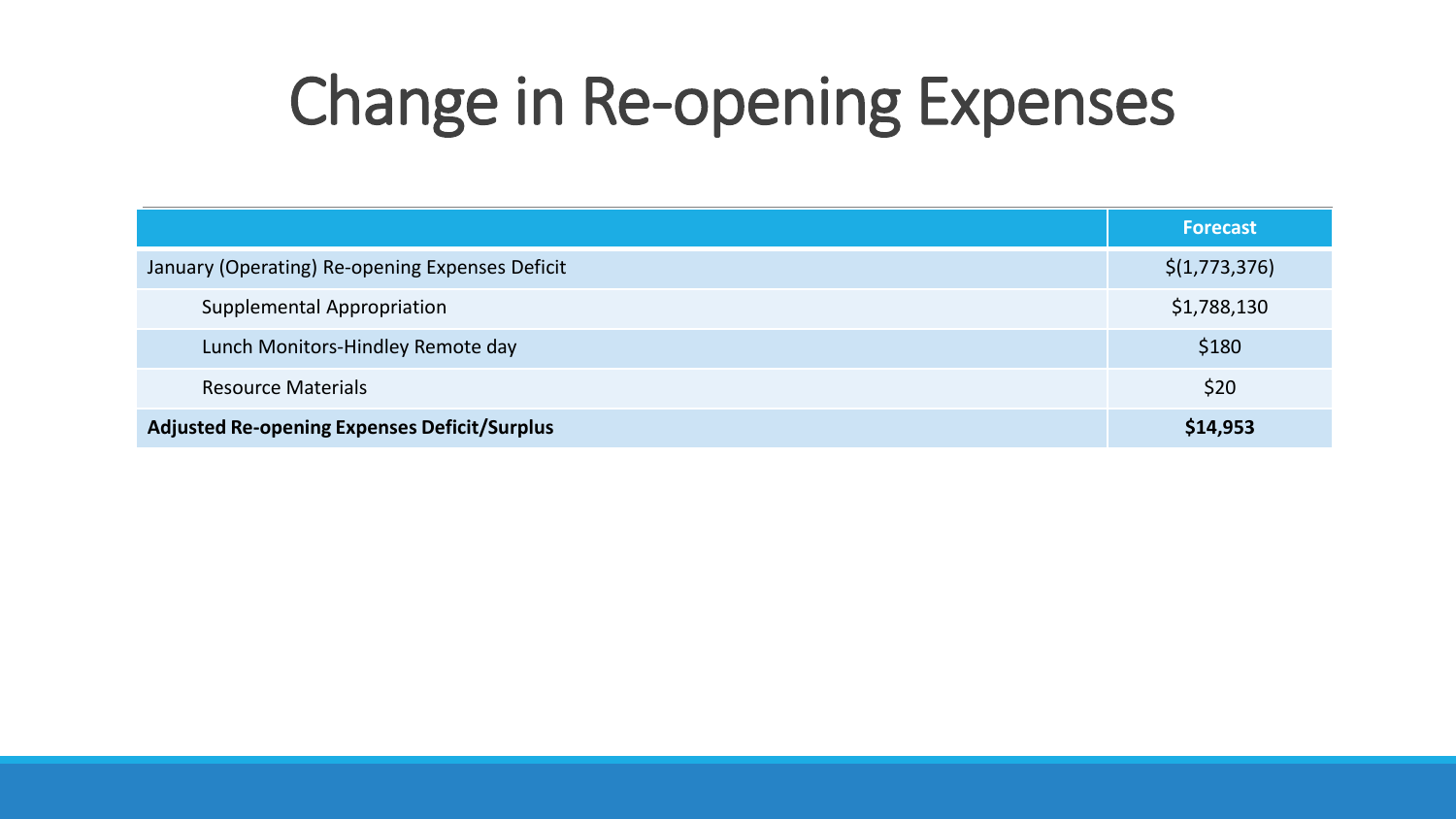## Change from Forecast Prior to Supplemental Appropriation

|                                                             | <b>Forecast</b> | <b>Description</b>                                 |
|-------------------------------------------------------------|-----------------|----------------------------------------------------|
| <b>January Forecast</b>                                     | \$(1,020,293)   |                                                    |
| <b>Supplemental Appropriation</b>                           | \$1,788,130     |                                                    |
| Salary Savings vacant Program Coordinator                   | \$15,801        | Salary Savings from vacant position                |
| Salary Savings vacant Maintenance & Custodial<br>Supervisor | \$20,242        | Salary Savings from vacant position                |
| <b>Repair and Service-Technology</b>                        | \$(16, 399)     | Chromebook Repair needs                            |
| Special Education Out of District Tuition                   | \$(29,950)      | Change in Outplacements                            |
| <b>Athletic Transportation &amp; Officials</b>              | \$66,070        | <b>Shortened Winter Season</b>                     |
| <b>Excess Cost</b>                                          | \$27,289        | Additional Claims as of 3/1/21                     |
| <b>Other Salary Changes</b>                                 | \$269           | Interns, Lunch Monitors, Non Cert Days without pay |
| <b>ELP Tuition</b>                                          | \$11,022        | <b>Additional Students Enrolled</b>                |
| Unemployment                                                | $$$ (3,509)     | <b>Unemployment Claims</b>                         |
| Supplies & Equipment                                        | \$11,678        | Science Supplies, Memberships, Tech Ed Equipment,  |
| <b>February Forecast</b>                                    | \$870,350       |                                                    |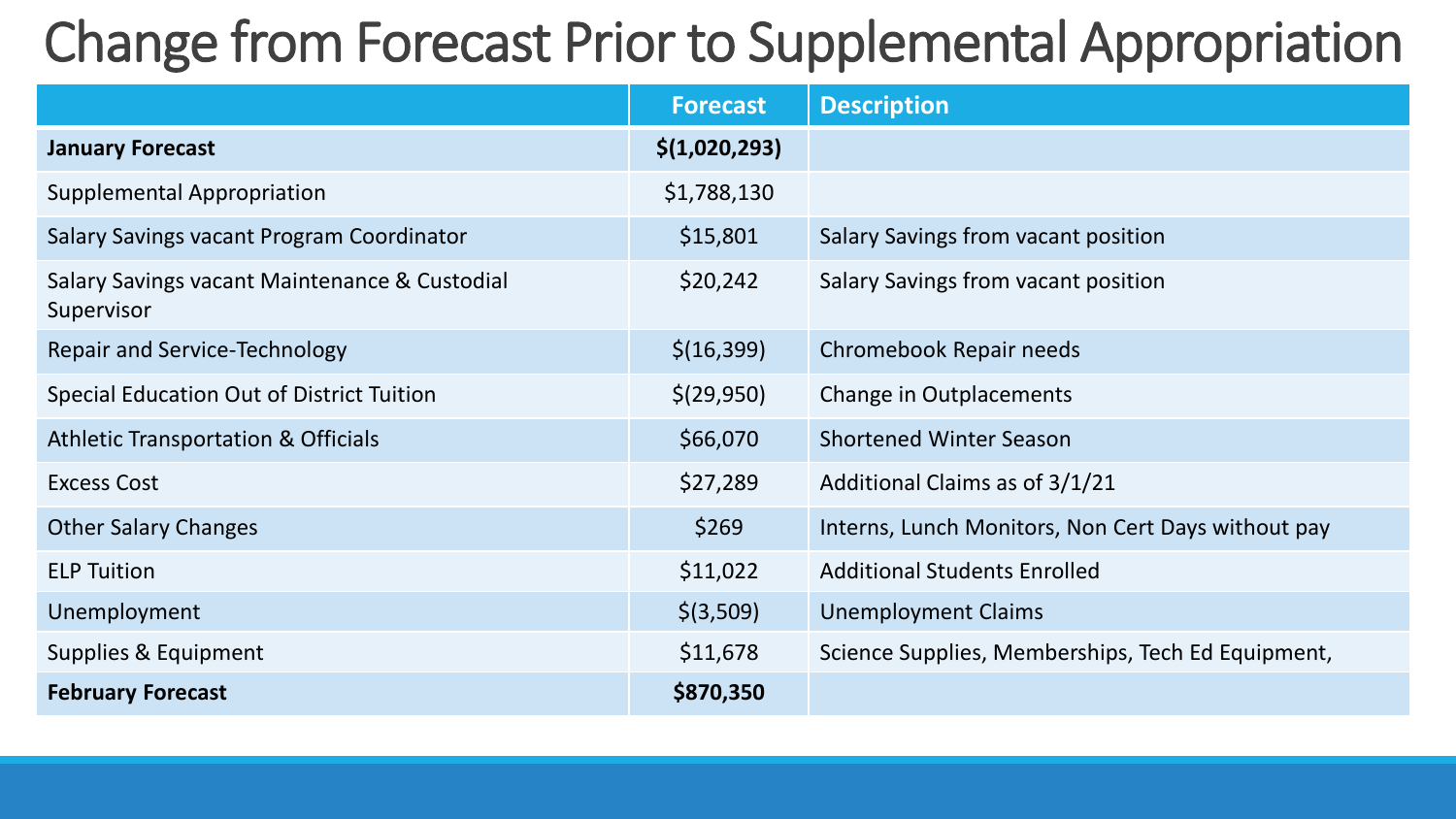**Salaries**: The positive variance within salaries is largely attributed to the following

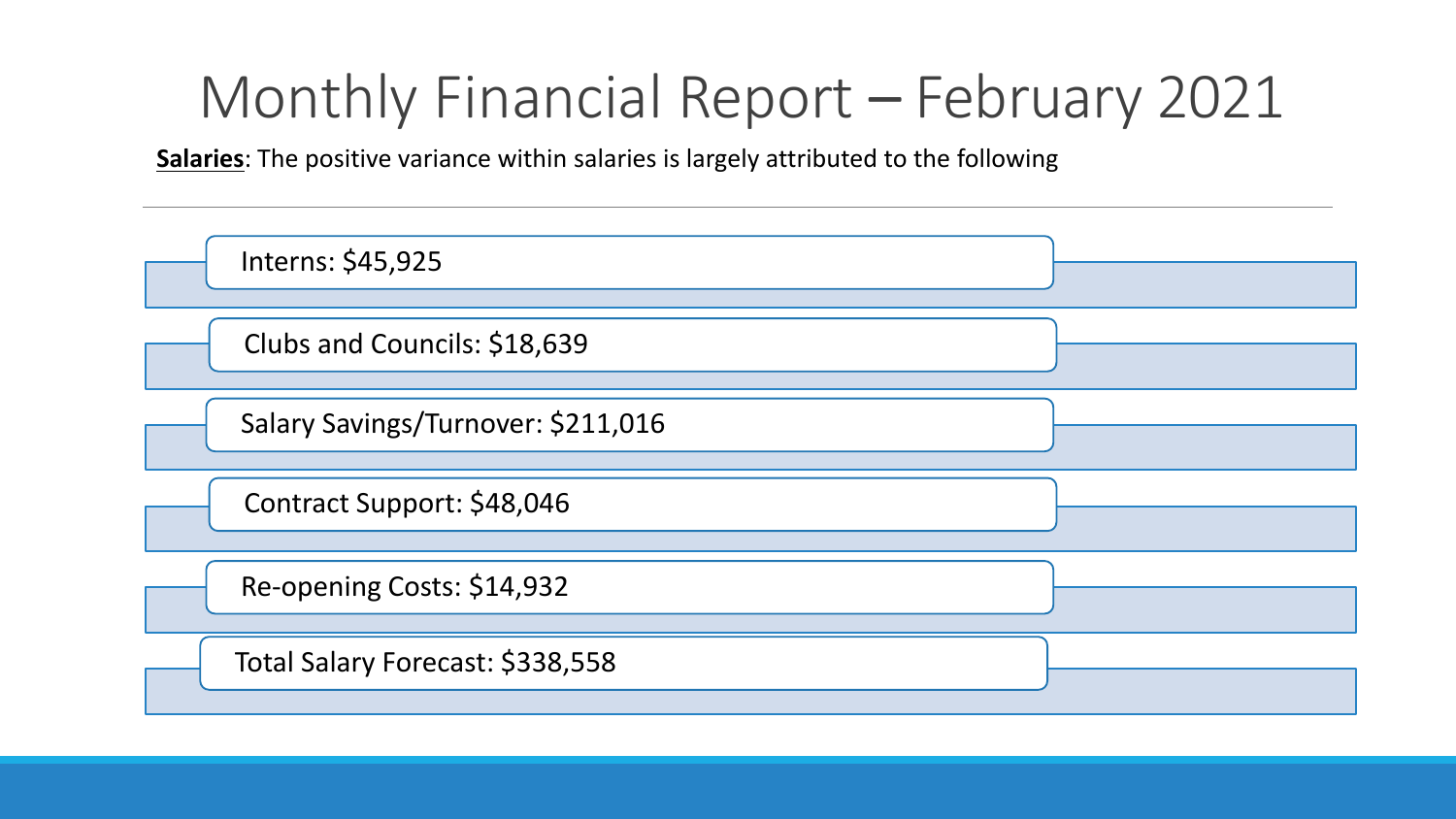**Operating**: The positive variance within operating is largely attributed to the following

| Legal Fees: \$25,000                                   |  |
|--------------------------------------------------------|--|
| Special Education Software Supplies: \$(12,500)        |  |
| Repairs and Service: \$(16,399)                        |  |
| Sports Officials: \$25,970                             |  |
| Athletic Transportation: \$40,100                      |  |
| Music Lease/ADA Support/Audit/Materials/Dues: \$17,858 |  |
| Adult Education Contracted Service: \$4,500            |  |
| Special Education Transportation: \$186,743            |  |
| Special Education Tuition: \$170,675                   |  |
| COVID Re-opening Expense: \$20                         |  |
| Total Operating Expenses: \$441,968                    |  |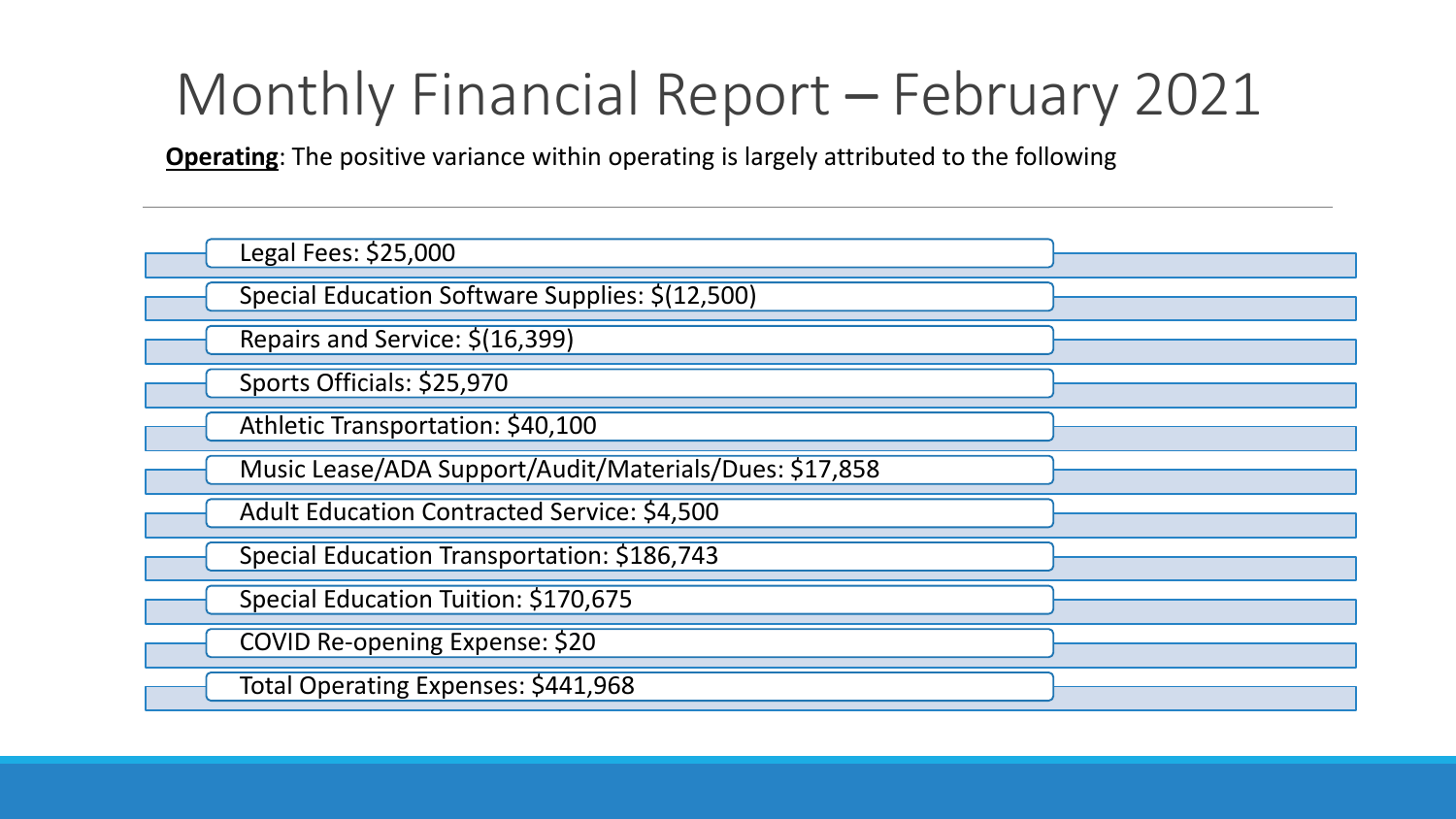**Fixed**: The negative variance within fixed is largely attributed to the following

| Regular Transportation: \$1,804    |  |
|------------------------------------|--|
| Property Insurance: \$1,179        |  |
| Unemployment Insurance: \$(22,159) |  |
| Health Insurance: \$(65,000)       |  |
| <b>Utilities: \$54,796</b>         |  |
| Total Fixed Forecast: \$(29,380)   |  |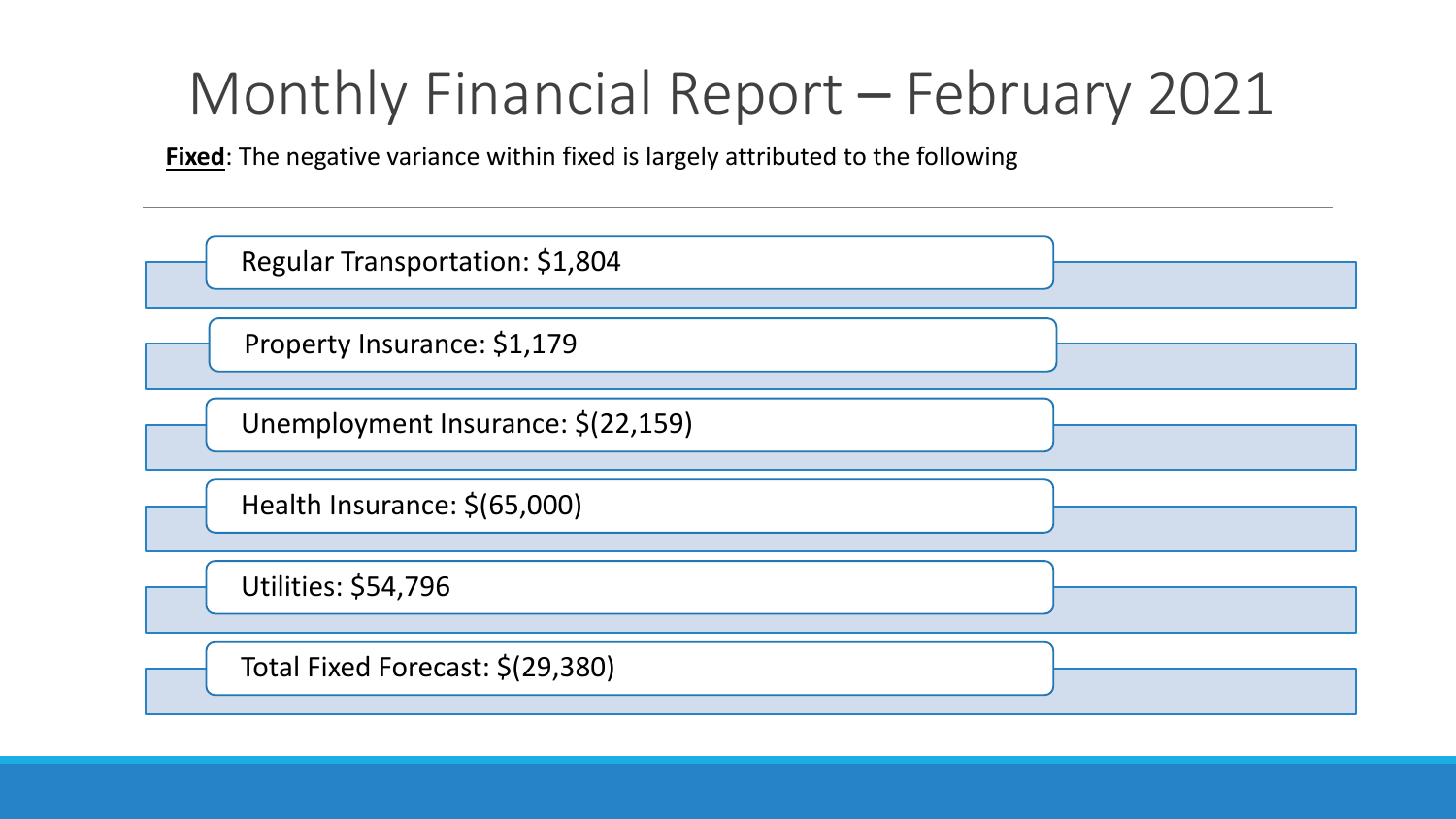**Equipment**: The positive variance within Equipment is largely attributed to the following



Total Equipment Forecast: \$516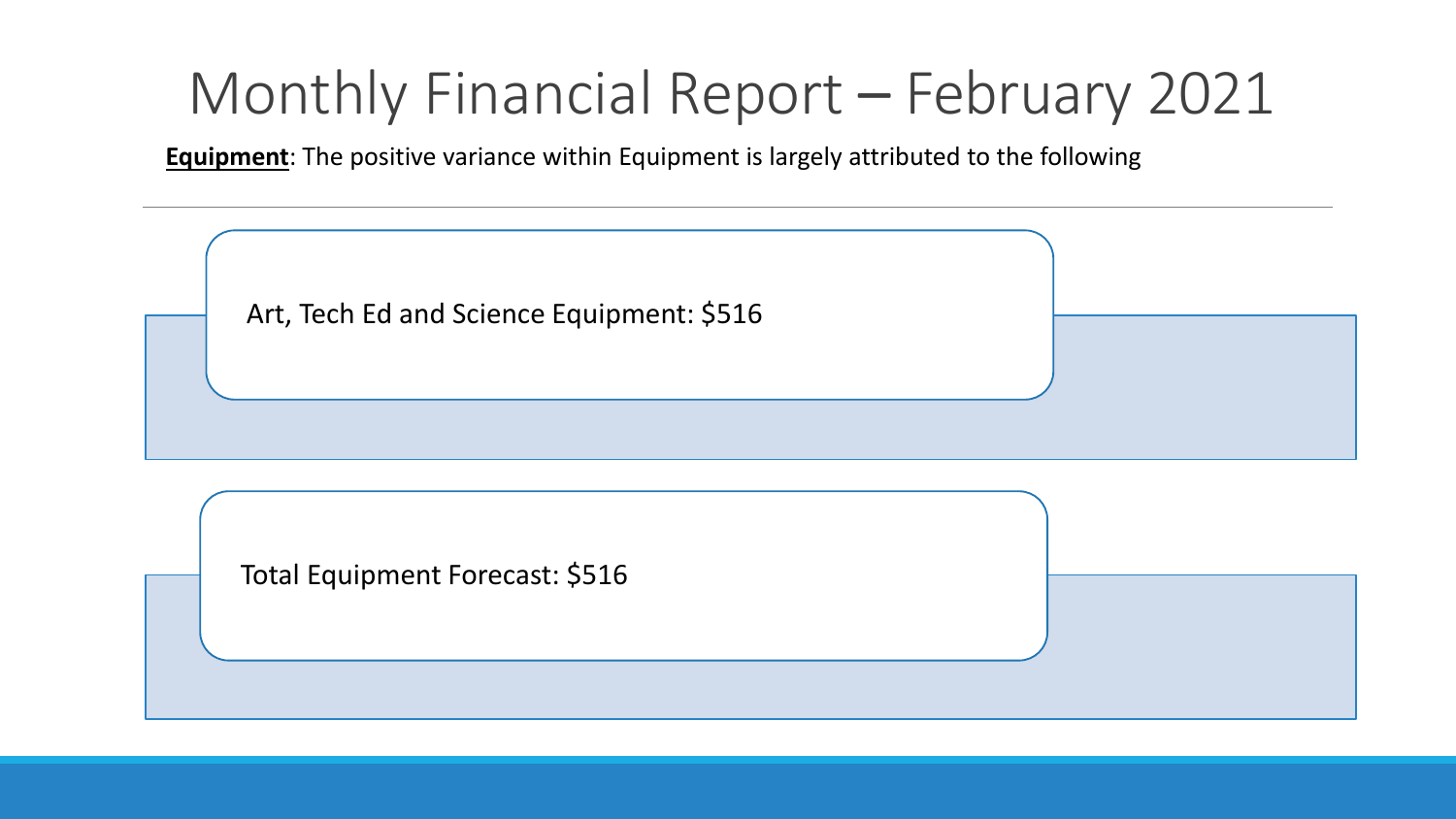#### Monthly Financial Report – January 2021

**Revenue**: The positive variance within revenue is largely attributed to the following